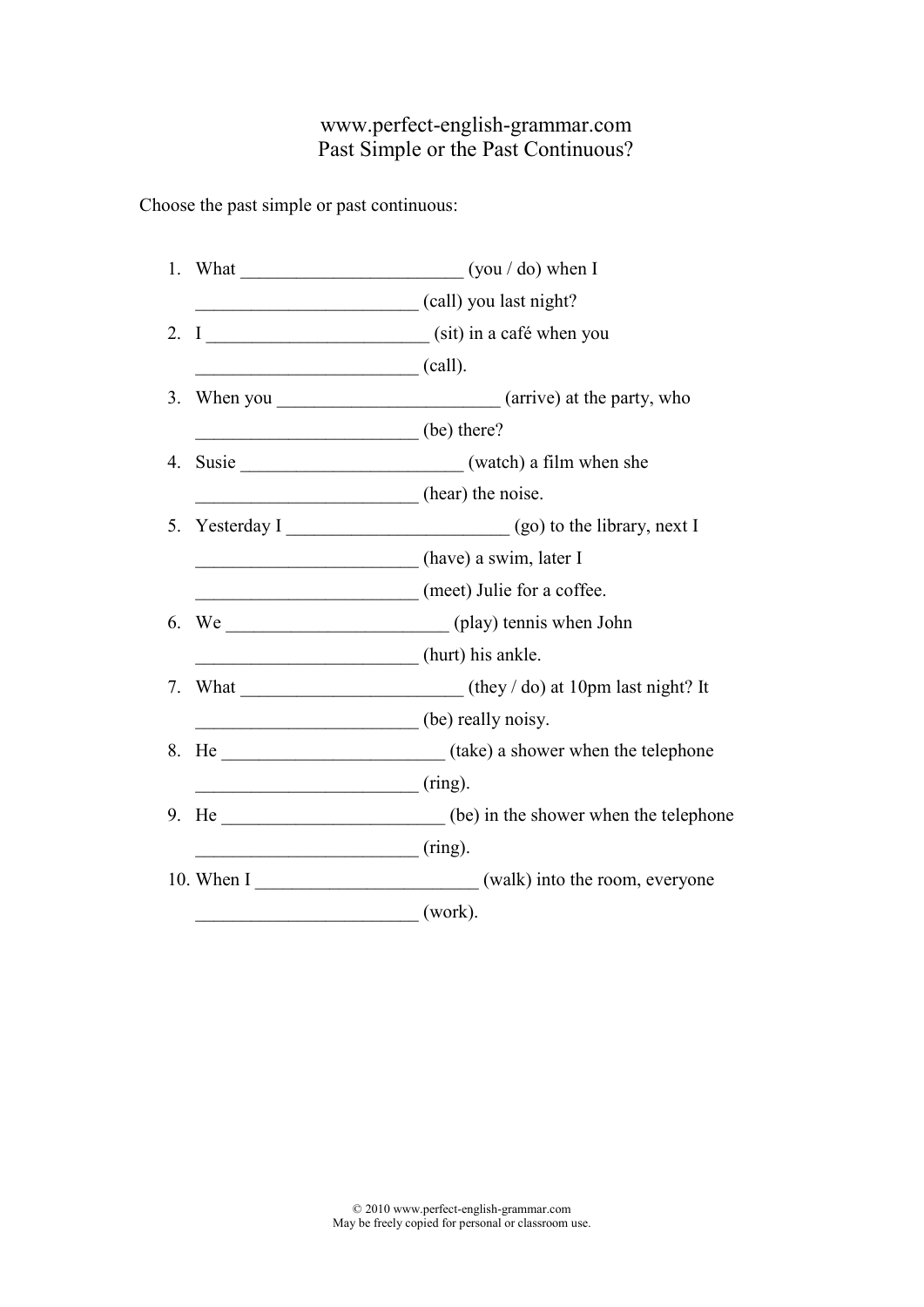|                                   | 11. It _____________________________ (be) a day last September. The sun     |
|-----------------------------------|-----------------------------------------------------------------------------|
|                                   | $(shine)$ , the birds $\frac{1}{s-1}$                                       |
|                                   | (sing). I ________________________________(walk) along the street when I    |
|                                   | (meet) an old friend.                                                       |
|                                   | 12. He ________________________________(live) in Russia when the Revolution |
| $\overline{\phantom{a}}$ (start). |                                                                             |
|                                   |                                                                             |
|                                   | wait) on the platform.                                                      |
|                                   | 14. He ________________________________(be) so annoying! He                 |
|                                   | (always / leave) his things everywhere.                                     |
|                                   |                                                                             |
|                                   | (see) the Vatican, and                                                      |
|                                   | (spend) a few days at the beach.                                            |
|                                   |                                                                             |
|                                   | (come) into the room?                                                       |
|                                   | 17. They _________________________(live) in Germany when they               |
| $(be)$ young.                     |                                                                             |
|                                   | 18. At 7pm yesterday, we ________________________(listen) to music.         |
|                                   | 19. When I (leave) the house, it                                            |
| $\frac{\ }{\ }$ (snow).           |                                                                             |
|                                   | 20. He (work) in a bank when he                                             |
|                                   | (meet) his wife.                                                            |